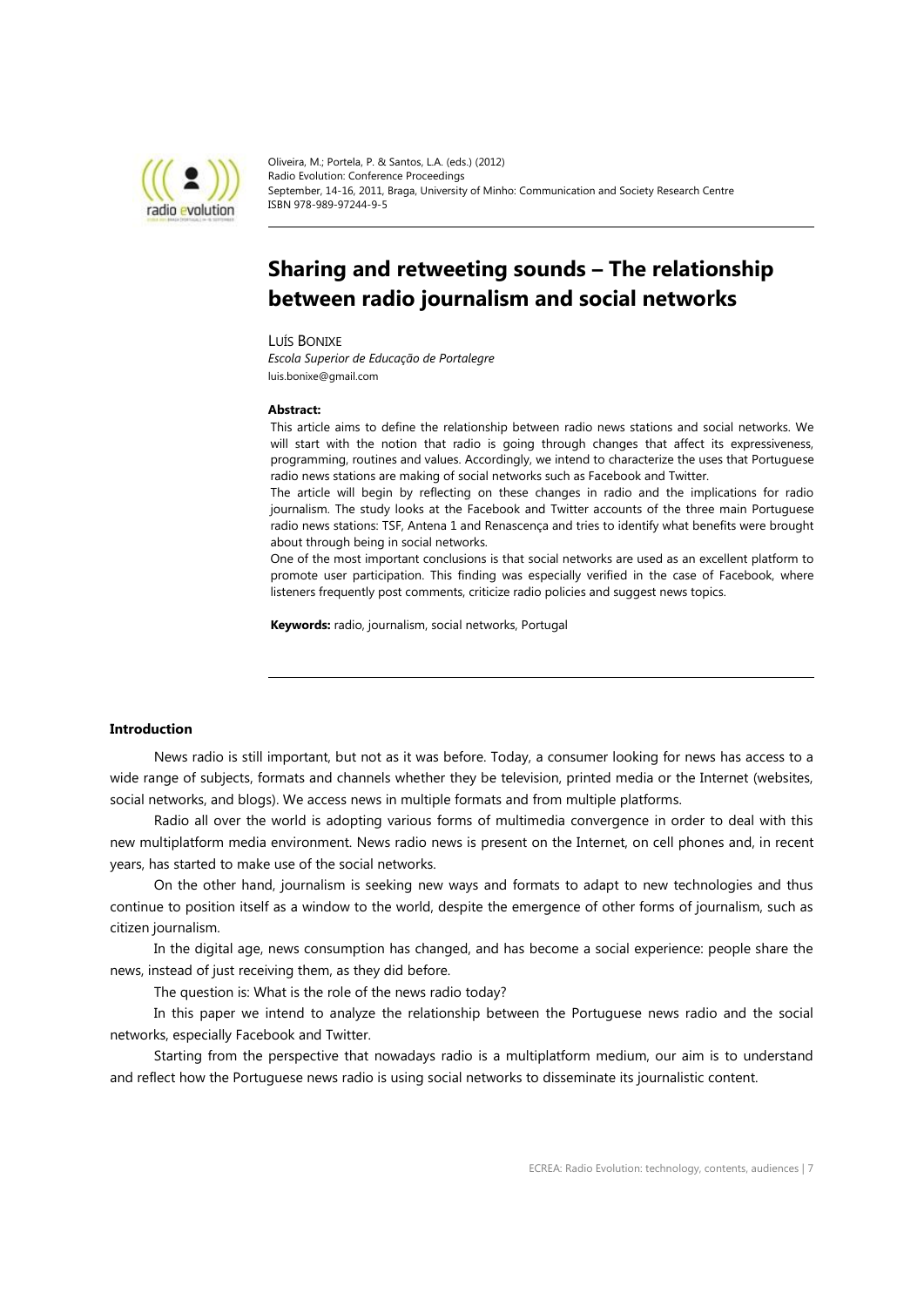We analyzed the Facebook and Twitter accounts of the three main Portuguese radio news stations: the public radio service, Antena 1; the Catholic radio, Renascença and the commercial radio specialized in news, TSF.

The study examines the use of multimedia tools, the presence of comments, the user generated content and the hypertextuality used in messages on Facebook and Twitter.

#### **Radio news and the new media environment**

The idea supported by Philip Elliot and Peter Golding in the 70's, that radio was the main media creating public agenda by pointing out the issues of the day to other media, doesn't have the same meaning today as before.

Nowadays, news radio is one part of the overpopulated media environment. Besides radio, a person looking for news has many other alternatives, especially on the Internet. Weblogs, websites and social networks are also in the field competing with mainstream media for the consumer's attention, as Ben Scott says: "(…) traditionally distinct segments of the news industry itself, print (dailies, weeklies, and magazines) and broadcast (networks, cable, and radio), found themselves competing head to head for users and advertisers". (Scott, 2005: 94)

Traditional media which, of course, includes radio, is facing competition from a broad range of other platforms that have started to disseminate information. Traditional news organizations exist in a scenario where other forms of producing news are operating simultaneously. This competition includes not only news production, but also business models. Indeed, alongside these models comes a huge volume of non-profit and noncommercial enterprises sharing the media landscape with traditional media.

In this context, the challenge for radio news stations is to adapt to a new environment, creating policies in order to maintain their credibility over and above their own legacy.

Since the beginning, radio has always demonstrated an ability to adapt successfully to other changes in communications technology, but the challenges have never been as huge as they are nowadays.

David Hendy makes the point that, traditionally, radio is a time-based medium since its programs emerge in a linear flow of time (2000: 178). In one way Hendy is right, because this model of radio still exists, but the challenges imposed by the digital era have created a scenario where it exists simultaneously alongside a new radio. More interactive, multi-faceted and whose programs do not only exist in the flow of time.

Never before has radio been forced to change its expressiveness, becoming a multimedia platform. Sound is no longer the only resource for radio. Also, radio has never been as interactive as it is today, and has never been so bombarded with requests to make the news available in so many platforms.

In the digital era, radio must find the balance between these new characteristics and the need to maintain the old ones so it continues to be a significant source for listeners in terms of breaking news and public issues. One of the keys for the future of radio journalism might be in the way that radio will take advantage of its knowledge regarding immediacy and credibility, which are two very significant attributes constantly sought by those who search for news on the Internet.

New platforms, and especially the Internet, provide radio with more space (not time) and this can be an opportunity for more creativeness and alternative ways of covering public issues. Also, radio has become more interactive, since the Internet offers more opportunity for debate and user participation about public affairs. Finally, radio on the Internet surpasses the limits of the traditional broadcast, reaching listeners all over the world which means a challenge for news reporters.

The idea is that despite the many and ongoing changes in the ways that people access information, radio is still an important window to the world. In the most competitive media environment ever, radio must adopt policies to enable itself to be an important source of news for people. In this context, the presence among the new media platforms is seen as a logical strategy.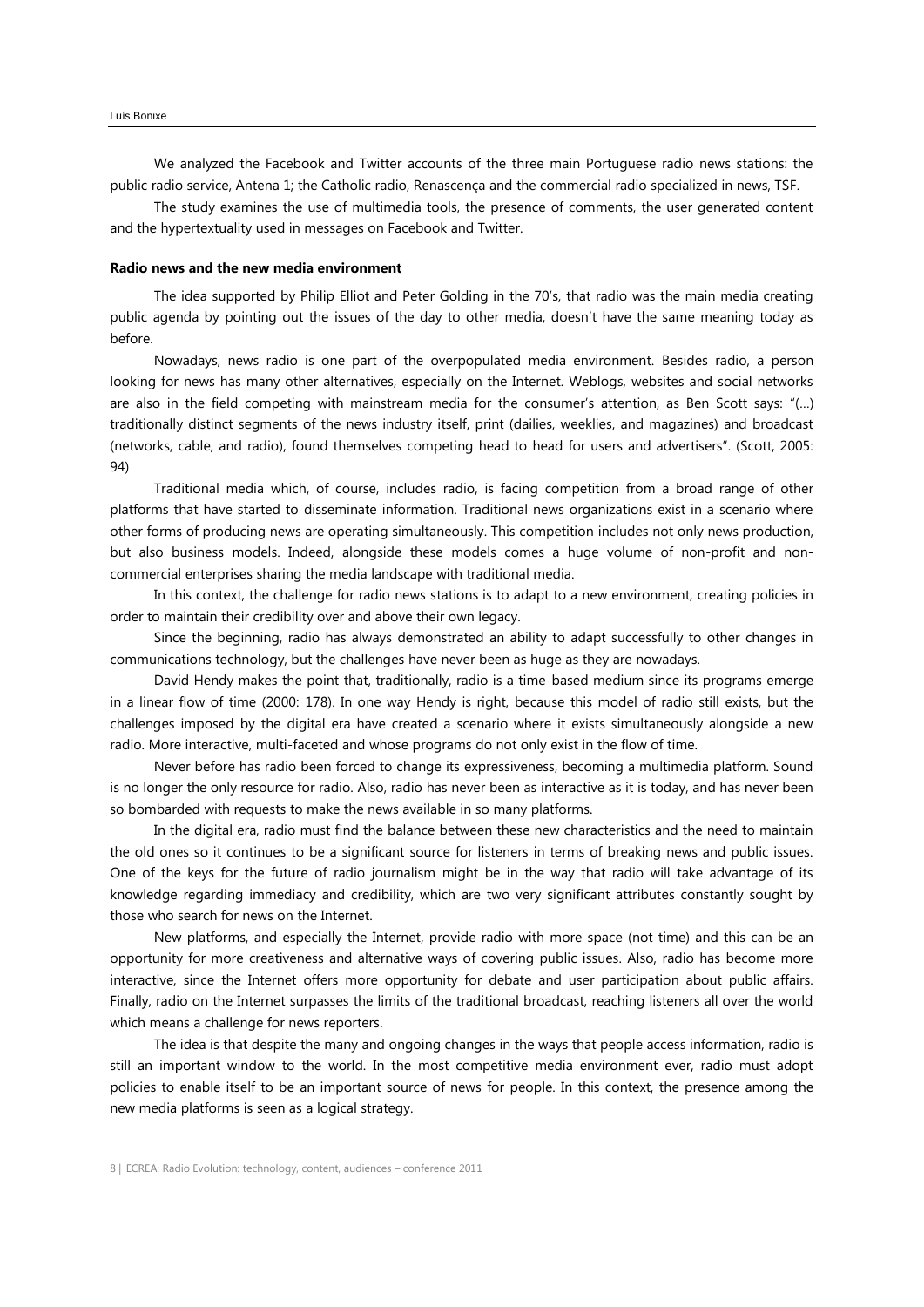The fact is that in a multiplatform media environment, people's relationship to news is becoming portable, personalized, and participatory (Pew Internet, 2010). Accordingly, radio is requested to adopt strategies in order to facilitate portable consumption and audience participation in its news content. Thus, social networks are, nowadays, advantageous platforms for the radio news stations.

## **Social networks and journalism**

Shayne Bowman and Chris Willis wrote in their book *We Media - How audiences are shaping the future of news and information* that the profession of journalism finds itself at a rare moment in history. The reason, they explain, is because for the first time, its hegemony as gatekeeper of the news is threatened by new technology and competitors but also, potentially, by the audience it serves (Bowman & Willis, 2003: 8).

Indeed, journalism in the digital era has changed, and one of the most important changes stems from the opportunity that is provided by the new platforms which allow consumers the possibility of participating in the news content. This can be done in several ways, by creating weblogs, websites or, most recently, by using the social networks.

Thus, when we are talking about the relationship between journalism and social networks, participatory journalism is frequently highlighted as a benefit.

News consumers can comment on the topics, suggest new approaches or add facts about an event reported by journalists. The presence of journalism in social networks increases, at least in theory, the possibility of more diversity and pluralism in news production once people inside and outside the newsroom are engaged in the communicating process. Nowadays, journalism is a blend of producing and consuming information.

Social networks contribute to what Dan Gillmor (2006) defines as a conversation, which means that people and journalists share comments and discuss public affairs.

Another characteristic frequently mentioned when we are talking about journalism and social networks is the speed with which it is possible to distribute information. Twitter is often mentioned as a useful platform for disseminating news in a short period of time, and this is seen by journalists as a good way to reach the consumer.

The Pew Project for Excellence in Journalism's study (2010) reveals how Twitter can be an important platform for breaking news:

> "And the breaking news that trumped all else across Twitter in 2009 focused on the protests following the Iranian election. It led as the top news story on Twitter for seven weeks in a row – a feat not reached by any other news story on any of the platforms studied."

Among the advantages that social networks can bring to journalism, it is suggested that a new consumer's behavior is a consequence of the fact that the information can be shared and recommended to "friends" or "followers". Consuming news is, at present time, a social experience.

> "Half of Americans say they rely on the people around them to find out at least some of the news they need to know. Some 44% of online news users get news at least a few times a week through emails, automatic updates or posts from social networking sites. In 2009, Twitter's monthly audience increased by 200%".

According to the Pew Internet (2010) report, 37% of internet users in the United States contributed to create, comment on and share news through social networks like Facebook and Twitter.

Another study revealed that the presence of journalism in social networks leads to a new journalistic discourse. The study looked at the Spanish reality and aimed to understand the relationship between journalism and Facebook.

> "This new reality has created a new way of reporting events that are similar to microblogging, but also draws on the blogosphere, image, video, hypertext and interactivity. A new form of information to which the media are not used to" (Garcia Alvarez et. al.: 2010)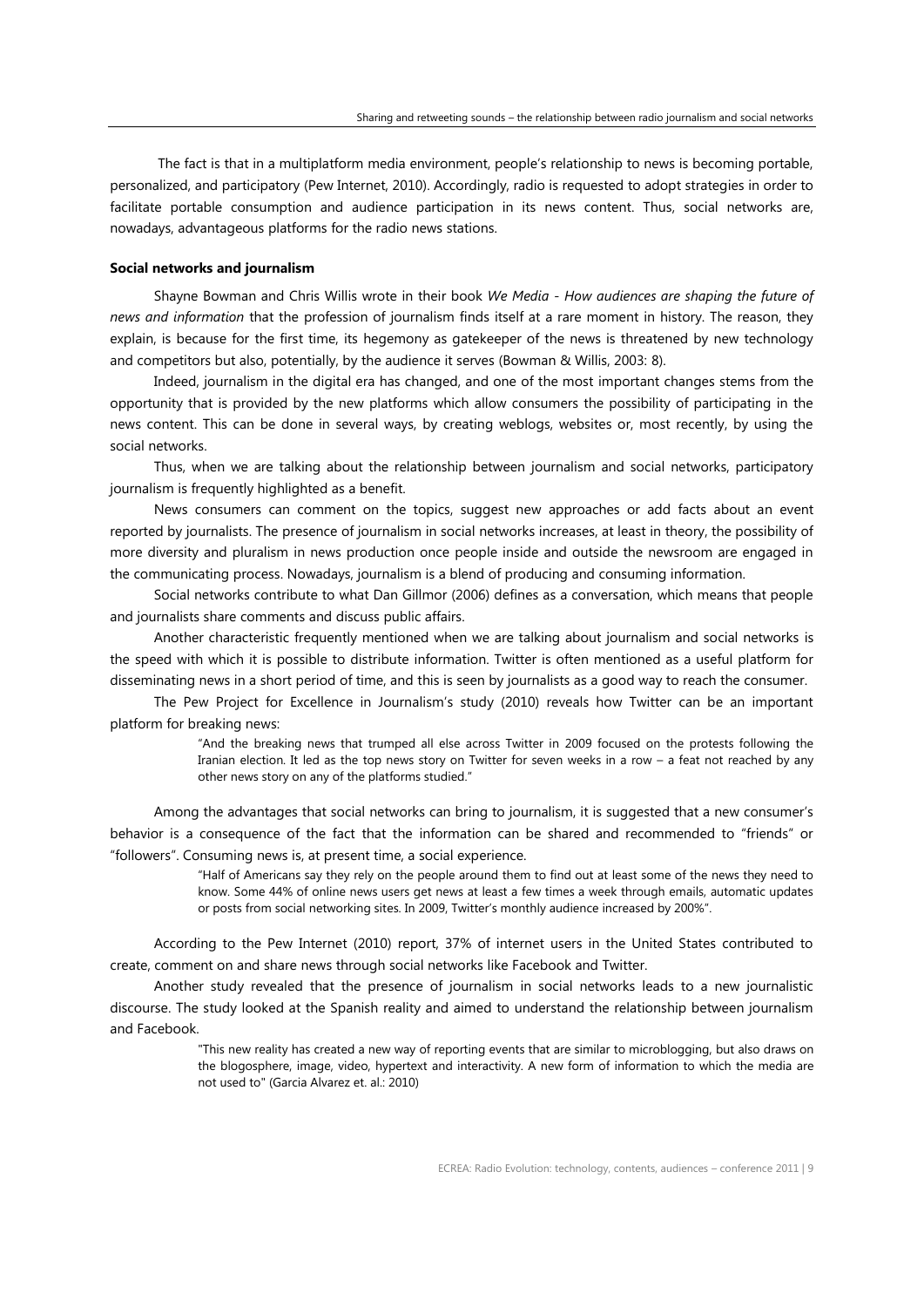Finally, social networks can also change the impact of news on the public. Traditional journalism is still the main source of news stories but, as they are on social networks, users stress the importance of a news topic by highlighting it to other users. As the Project for Excellence in Journalism (2010) reports "technology makes it increasingly possible for the actions of citizens to influence a story's total impact".

#### **Portuguese radio news and Internet**

In Portugal, the last two decades have shown a decrease of investment in news radio.

The Portuguese scene is characterized by hundreds of local radio stations, most of them music radio stations, and by other national radio stations which are, in the majority, also music radio stations.

With respect to news radio stations, the Portuguese scene is very small. Apart from a few local radio stations with small newsrooms, the main radio news stations are TSF, which is an all-news radio station, Antena 1, the Portuguese Public Radio Service and Renascença, a radio station owned by the Catholic Church.

Antena 1 is the main radio channel of the Portuguese Public Service which also includes six other radio stations. Antena 1, at the time called Emissora Nacional, was the voice of the government during the Portuguese dictatorial regime, which ended in 1974. Today, Antena 1 has the biggest radio newsroom in Portugal and its programming includes much journalistic content.

Renascença is owned by the Portuguese Catholic Church which has three more radio stations, all of them music radio stations. Throughout its history, Renascença has played an important role in Portuguese radio journalism as it continues to do nowadays.

TSF is the youngest radio station among the three analyzed in this study. Created within the movement of the Portuguese local radio in the 80´s, it soon emerged as an innovative project not only for radio, but in general for Portuguese journalism. TSF is an all-news radio and introduced a new style into the Portuguese radio journalism scene, based on live reporting and breaking news.

These three radio stations are, indeed, the most relevant in the context of Portuguese radio news, since they dedicate a high percentage of their programming to journalistic content. Also, they represent the biggest newsrooms among the Portuguese radio news stations.

Regarding the migration to digital platforms, Renascença, Antena 1 and TSF are not much different. All of them initiated their presence on the Internet in the second half of the 90´s, by creating websites.

Despite the center of news production in these three stations still being the traditional radio, the efforts to improve their presence in various platforms are evident. In the last decade, Antena 1, Renascença and TSF have adopted strategies in order to craft a multi-platform radio by creating websites, being in the social networks and improving their multimedia expressiveness.

In some cases, TSF, Antena 1 and Renascença have created significant milestones in the context of Portuguese web journalism, as is shown in the following examples.

TSF was the first of the Portuguese media companies, including newspapers and TV, to offer podcasts on its website. Also, it made an interesting move in 2005, creating a radio for the deaf population, by translating each day's programming to sign language. The strategy of TSF on the Internet aims to maintain the same image acquired through its traditional version. Therefore, the website contains news contents, programs and many other journalistic formats. TSF highlights user participation by providing tools that allow for commenting on the news content.

Renascença has a clear strategy for its presence on the Internet. The website has been inundated in recent years, especially since 2006, by several videos. There's no doubt that Renascença is the Portuguese radio station which has led the way in video content.

The Portuguese Public radio service adopted a different policy for its presence on the Internet. Since Antena 1 is part of the Portuguese Public media service, which also includes the TV station, the website unites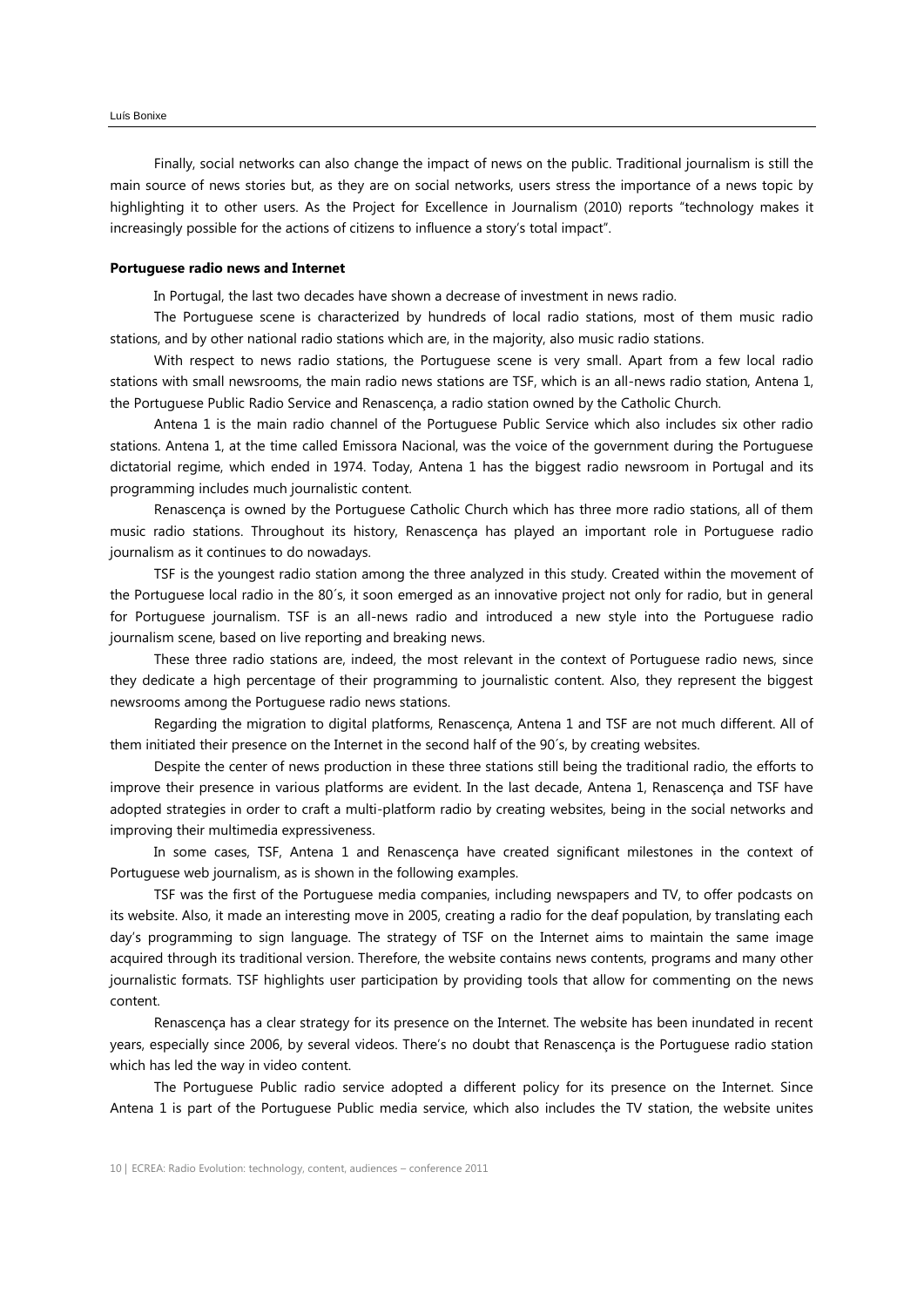these two mediums. The result is not as positive for the radio section because the most important news contents available on the website are produced by public TV. Despite being a public service, the website does not promote user participation. Even today it is impossible to comment on the news on Antena 1's website.

# **Radio news and social networks**

Antony Mayfield (2008) in his e-book *What is social media?* identifies five characteristics of the social networks: *Participation*, as they encourage contribution and feedback from everyone who is interested; *Openness* as they are open to feedback and participation; *Conversation* because social networks are seen as two-way platforms; *Community* as they allow communities to form quickly and communicate effectively and *Connectedness* since social networks use links to other sites, resources and people.

The Portuguese scholar, Gustavo Cardoso (2009: 37), advocates that radio is the medium that competes more easily with social networks. The author says that radio, like social networks, contributes to the discovery of new talent in music. To do that, suggests Cardoso, radio stations should increase their strategies on proximity to the listeners by creating, for example, communities.

2009 was the year in which TSF, Renascença and Antena 1 discovered the social networks. Since then, Facebook and Twitter have become a part of the Portuguese radio news stations. Thus, Portuguese radio news stations are present on social networks in two distinct ways: "institutional" and "formal".

By "institutional" we mean that radio news stations use their own brand and image on social networks to promote their contents. In this case, the objective is to suggest the programming of the traditional radio, for example, by making available the on-air programming schedule.

One of the most common uses in the "institutional" type is to launch the topic of the phone-in programs on Facebook. This has a very curious effect, as the users start to comment on the topic, anticipating the debate even before it goes on the air.

However, the main use that is given to Facebook and Twitter is to link news topics that take the user to the website. In the "institutional" type, we also identified two others uses.

Firstly, as a way to promote the debate and criticize the radio station.

One example occurred when, on TSF's Facebook profile, users posted various comments criticizing the radio after a phone-in program in which the Prime-Minister was interviewed. TSF was accused by the listeners of having promoted the Prime-Minister since those who called in to the program only did compliments. The listeners considered that TSF had not done its job well and started to criticize the radio station on Facebook. The pressure was so extreme that the Director of the radio felt he should write a note on Facebook giving the radio's version of events. This example shows that social networks can be a useful way for users to participate in radio stations' policies.

Secondly, as a way to gather news sources by posting messages in which reporters request information about a news story they are working on.

By "formal" presence, we intend to say that radio journalists use social networks to promote radio programs. Here, we aren't talking about the presence of the radio station, but of the journalist who uses his own name to speak on behalf of the radio.

In this case, journalists are clearly identified with the radio and take advantage of the social networks to disseminate the programs and the news stories they made or took part in to their "friends" or "followers". In this case, the profile of the radio journalists turns out to be part of the radio station.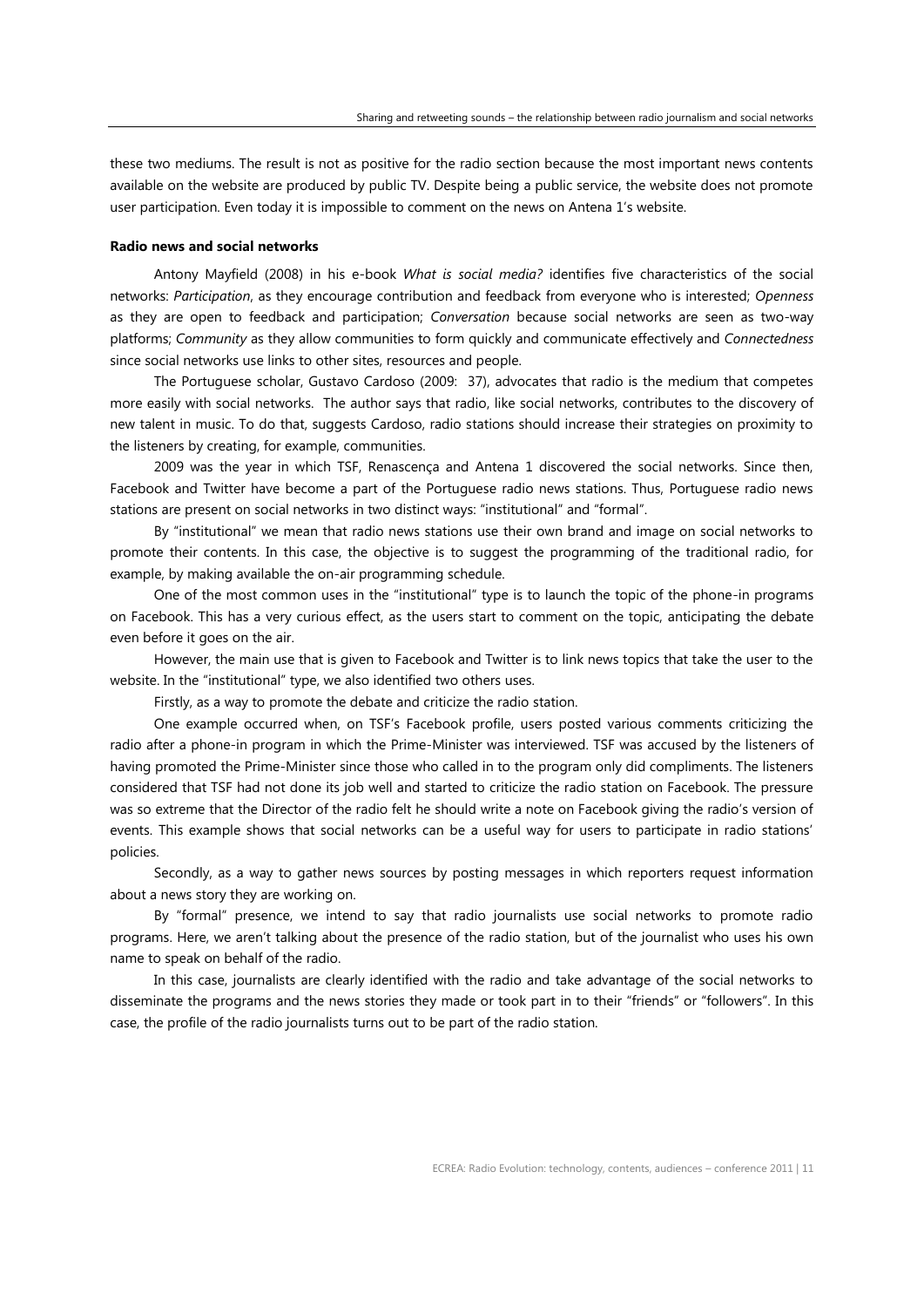#### **Methodology**

The purpose of this study is to understand the relationship between radio journalism and the social networks Facebook and Twitter. We made an exploratory study by analyzing the news topics available on the Facebook and Twitter accounts of the three main Portuguese radio news stations: TSF, Renascença and Antena1.

The study addresses the following research questions:

Q1: What uses are being made of the social networks by the Portuguese radio news stations?

Q2: Do social networks contribute to the increase of multimedia expressiveness on radio?

Q3: How can we define the presence of the Portuguese radio news stations on the social networks?

To answer these questions, the study looked at the following aspects analyzing the news topics available on the Facebook and Twitter accounts: multimediality (presence of videos, photos, sounds), interactivity (which tools are used to promote interactivity), the circuit of news contents (where do the links take us) and usergenerated content (do the users participate with comments and the journalists take part in this conversation).

#### **Q1: What uses are being made of the social networks by the Portuguese radio news stations?**

Portuguese radio news stations, TSF, Renascença and Antena 1, are using social networks to promote user participation.

Social networks are useful tools to encourage users to comment and share information. Facebook and Twitter help to promote the spontaneity of the user and to break down barriers to access. Users do not need a password or a registration to participate. This helps to explain the reason why topics that are available on Facebook receive so many comments, compared with the news available on the websites.

Portuguese radio news stations receive many comments from users on news topics posted on Facebook which means a renewal of interactivity on the radio. Indeed, radio has always been interactive, but never has it been so easy for listeners to participate in the news content.

However, contrary to what Gillmor advocates (2006), we are not yet talking about a conversation, as journalists don't take part in the discussion. Users do comment and do suggest, but the only conversation is among the users.

Facebook represents an important platform for spreading user participation in the public sphere. However, it is interesting to note that not all the comments posted by users are contributing to a positive discussion about public affairs. Indeed, in some cases, users use Facebook to criticize and offend without any argumentative position.

Facebook is also used to contact radio and give information, as in the follow example:

*User – Does TSF know about the death of a 16 year old Benfica fan who died due to a beating in Braga when he was celebrating Benfica´s 32nd football championship? Is this true?*

*TSF Radio – Yes, we know. It was reported by Benfica TV and we are checking the facts to report that too. (Facebook, TSF, May, 10th, 2010)*

Users also use Facebook to denounce situations:

*User – I'm calling to the attention of the company responsible for the road works on the highway A8. I live about 100 meters from the works and it is now 01h30 in the morning and right now, as in the past two days, a jackhammer is working. (Facebook, TSF, November, 4th, 2010)*

In this particularly case the user felt he could talk about a situation he was going through. People see Facebook as a platform to get in touch with the radio station and to turn personal problems into public affairs.

Radio news stations use Facebook to stimulate user participation by asking its "friends" to send videos and photos about public affairs, and so in this way they are adding new elements to news topics. For example, when Pope Benedict XVI visited Portugal in May 2010, users were asked to send videos and photos.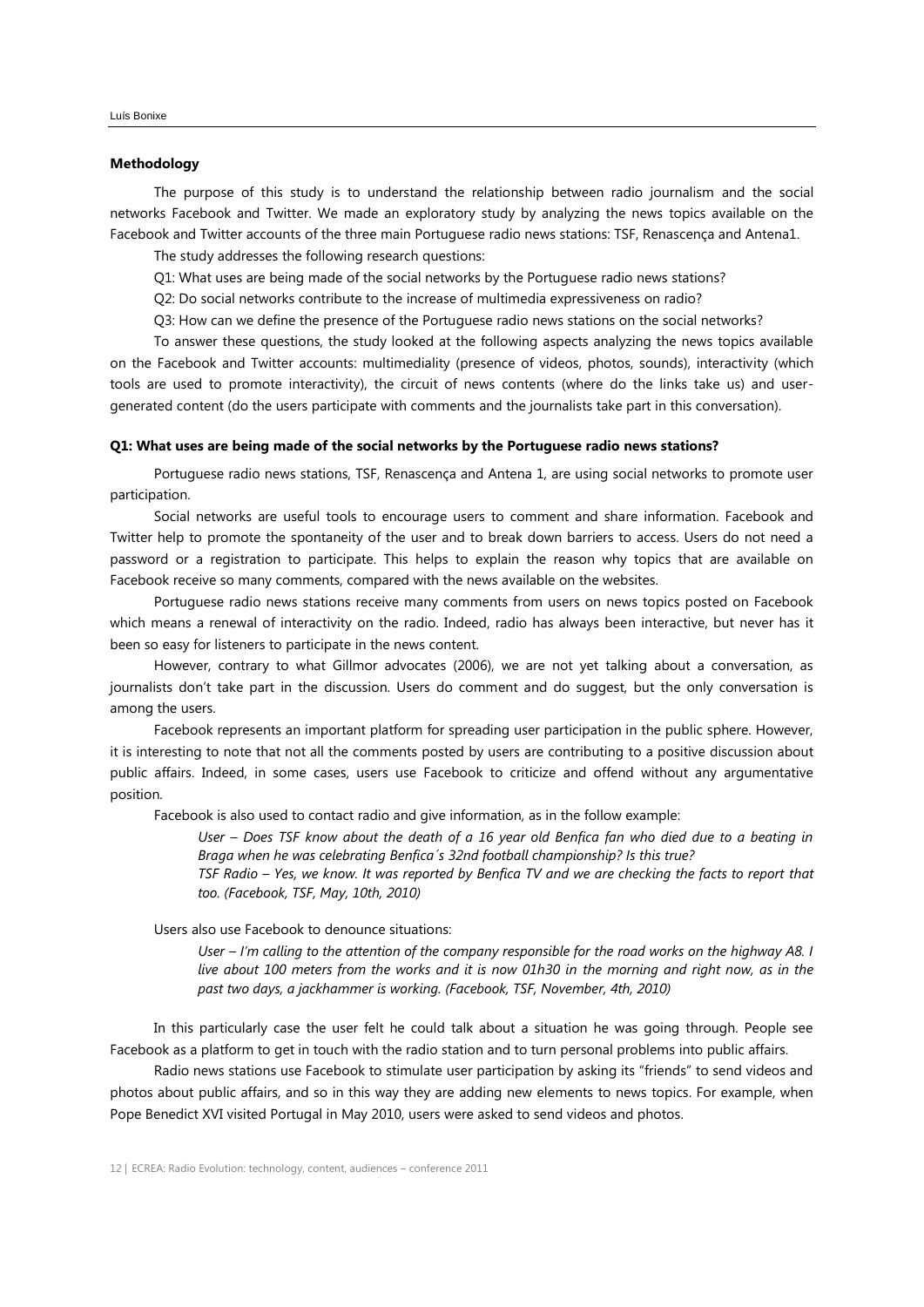Allowing user participation is, in fact, one of the most important benefits that social networks offer journalism.

Commenting on the news on Facebook has started to be common practice among users, and because of that radio news stations have created rules about participation.

For example, TSF explain that comments containing insults or obscene and defamatory language are removed and Antena 1 wrote on Facebook that users who make offensive comments, appealing to verbal or physical violence or provoke discussions are removed from the page.

Social networks, especially Facebook, are seen as an important window to opening radio to interactivity and participation by promoting the discussion of public affairs. In some cases, social networks appear to be the only way to do that. For example, the Portuguese public radio service still does not provide any other access points on digital platforms for user participation.

#### **Q2: Do social networks contribute to the increase in multimedia expressiveness on radio?**

Radio has become a multimedia medium and because of this one of the most important questions about the future of radio is to understand what the role of sound will be in a multiplatform radio.

On social network sites, sound takes second place. On Twitter and Facebook it is possible to post sounds, but this is a rare practice among the Portuguese radio news stations as the norm is to post sounds linked to the affiliated website instead of posting the sound on the profile. By doing this, radio news stations "invite" friends and followers to go to the radio's website and not to listen to the sound directly from the Facebook page.

Our observations also revealed that social networks are used by the Portuguese radio news stations to post photos about the stories reported by the journalists. Indeed, we found that posting photos is one of the most intensive practices done by radio news stations on Facebook. Often, the photos posted aren't the same as those that are available on the website. On Facebook, photo galleries are frequently posted which are not on the affiliated website.

Posting videos is not very common practice. Rarely do news topics posted on Facebook contain videos.

Regarding multimedia expressiveness, our observations revealed that the most common practice is the posting of text and photos. Sounds and videos are very rare.

#### **Q3: How can we define the presence of the Portuguese radio news stations on the social networks?**

According to our study, social networks are a complement to the on-air radio. The center of production remains the traditional radio. Journalists think first about broadcasting news. Only after this task is completed, news are first posted on the affiliated website and finally on Facebook and Twitter. This means that the newsroom is still organized according to the traditional routines and values of radio journalism.

This scenario is the key to understanding how radio news stations are using social networks. In short, Facebook and Twitter are used by the Portuguese radio news stations to promote topics that have usually already been broadcast on the traditional radio's newscasts.

Facebook and Twitter are mostly used by Portuguese radio news stations as a way to suggest and promote news available on their affiliated website. The circuit of the news posted on the social networks is as shown in the following diagram: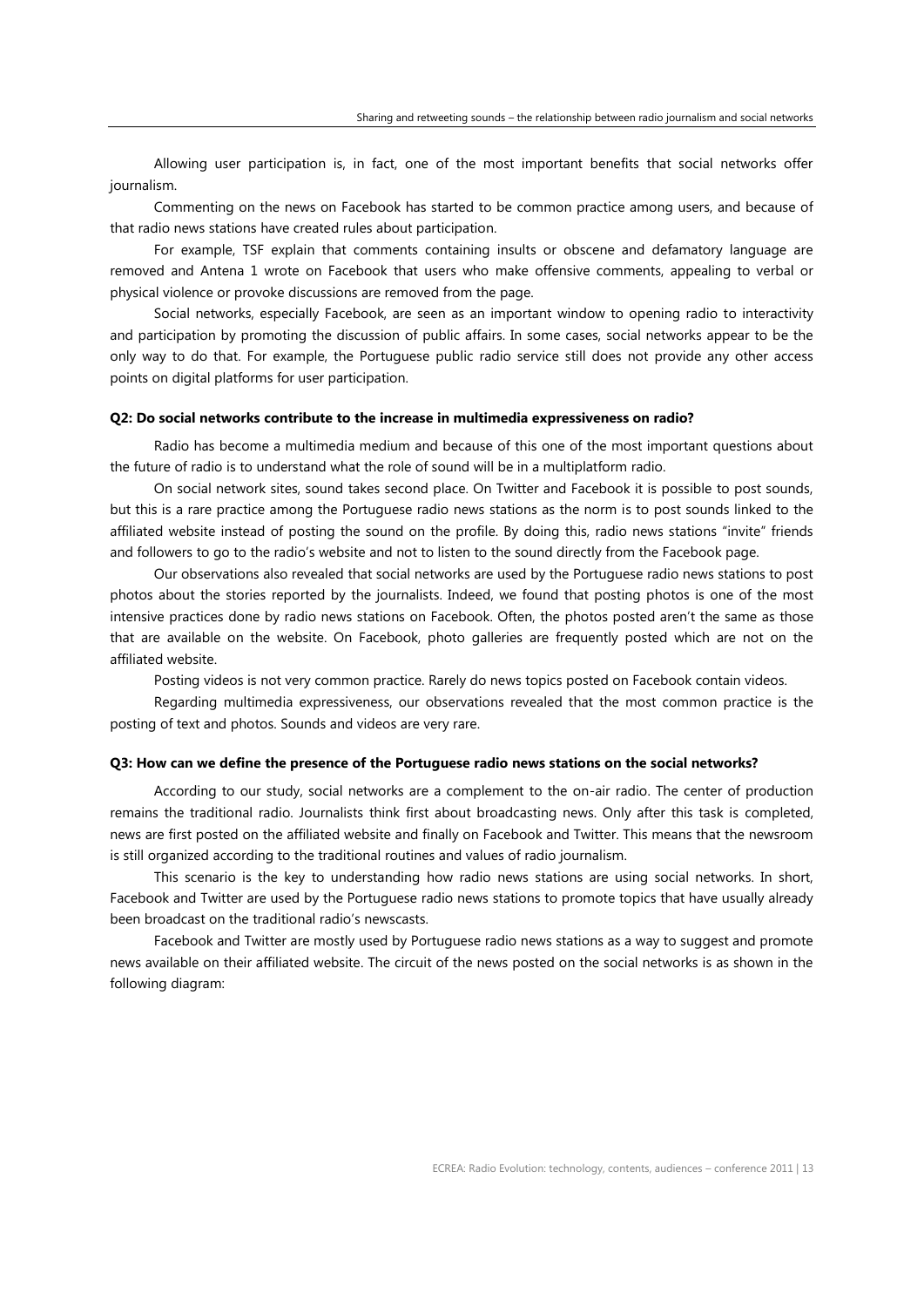

Figure 1 – Circuit of news

Our observations revealed that the news go on the air, then go to the website and finally are posted on the social networks. Finally, the link on Facebook or Twitter takes the user back to the website.

Twitter is only used to promote the news available on the websites. In short, the breaking news pointed out by some authors as an advantage for journalism is not a common practice among the Portuguese radio news stations. Twitter is only used as a platform to promote the radio, following the basic idea that if people are on Twitter, the radio should be there too.

Also, through the social networks, listeners can participate in the phone-in programs. The examples are taken from the Facebook accounts of Antena 1 and TSF. Both give the listener the opportunity to leave a comment about an issue which will be read by the journalist on the air.

> *Good morning. This morning, TSF Forum talks about corruption. Bureaucracy is seen as a fertile ground for corruption and this is one of ten themes of the challenge that TSF has released to the leaders of major parties. We wanted to know what actions they propose to reduce bureaucracy and make the fight against corruption more effective. The Forum also wants to hear your opinion. What can be done to stop the phenomenon of corruption? Do you believe that existing laws are sufficient? (Facebook, TSF, 3rd June, 2011)*

In this way, despite the comment being available on the Facebook profile, the host of the phone-in program can choose the ones he considers more relevant to the discussion and read them on the air. Facebook, in this case, acts as an extension of the on-air programming and also contributes to increasing interactivity with the listeners.

### **Conclusion**

Social networks did not invent interactivity on the radio, but they have transformed it. In fact, social networks represent a strategy to open the radio to its listeners. This is the most important conclusion we have reached in this study.

Facebook is a very useful platform for user participation. Taking advantage of its spontaneity, users can easily get in contact with the radio station and with the journalists and participate in the discussion of public affairs.

Thus, Facebook contributes to increase the values of democracy in the sense that the presence of more voices, at least in theory, represents more diversity and pluralism. Traditional radio, with its temporal constraints, is prevented from opening its programming to constant participation. The exceptions are the phone-in programs.

With the Internet, and particularly with social networks, radio opens itself to discussion and criticism. Listeners can, as we saw, participate in the news content, but they also can also criticize the radio and suggest new strategies.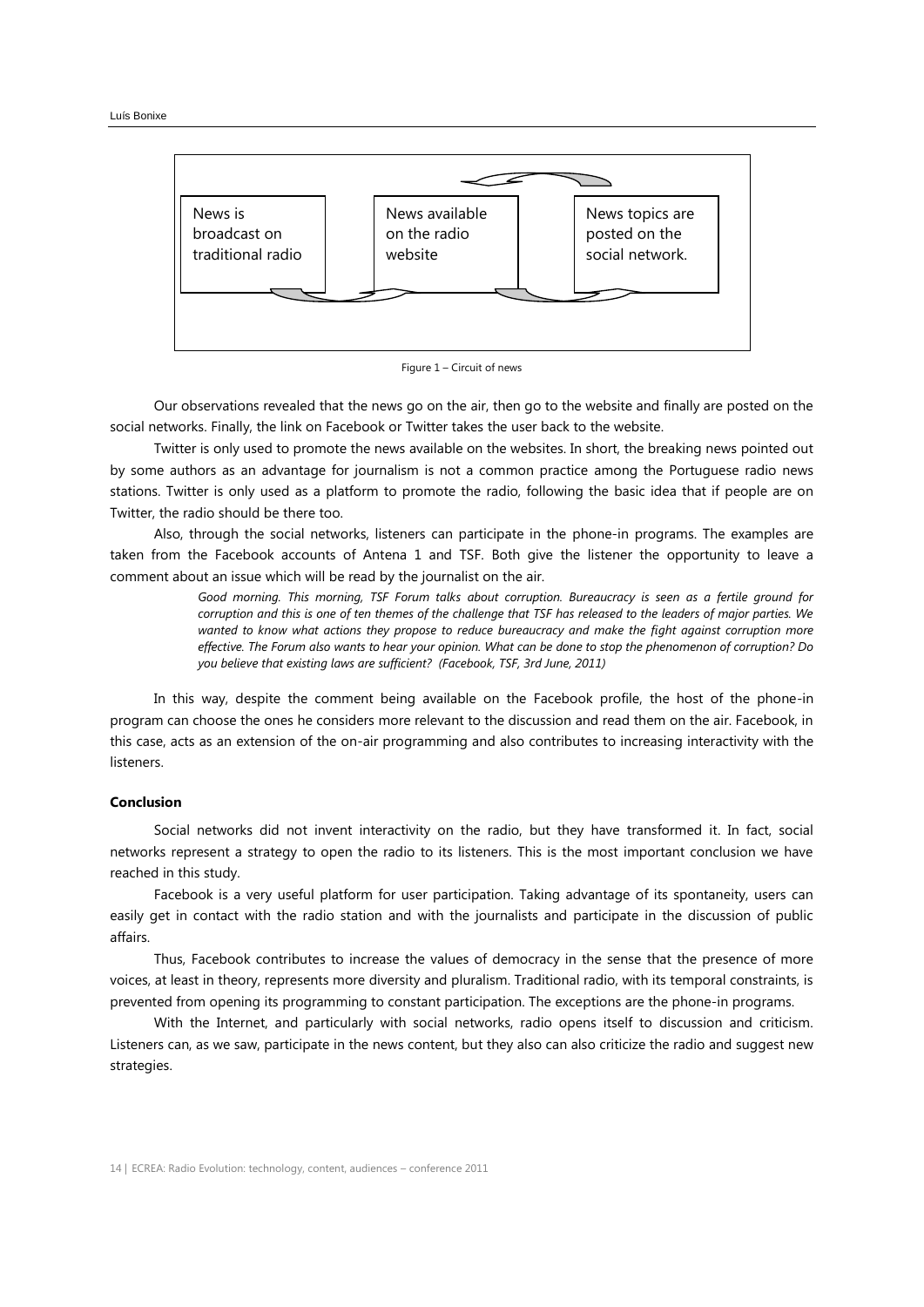Despite this openness, we have observed that the discussion still remains incomplete, as journalists are still reluctant to get involved in the conversation. The fact that the Portuguese newsrooms are becoming increasingly small can also be an argument in understanding why journalists do not take part in this discussion.

Journalists are constantly occupied with the tasks of news production. Journalists, especially those who work on radio, don't have much time to be on social networks interacting with users.

Our study also revealed a reduced use of some of the potential of social networks. That is to say, Portuguese radio news stations rarely use Facebook and Twitter as a breaking news platform or to improve the multimedia expressiveness of this "new radio".

Social networks are part of the global radio news station policy, but in these early years, despite being an excellent platform to increase interactivity, Facebook and Twitter are just used to promote the traditional radio. Indeed, we have observed that although the three main Portuguese radio news stations are in the social networks, much of the content available in their Facebook and Twitter pages is simply repurposed material from offline programming.

## **References**

Alves, Rosental (2006). 'Jornalismo digital: Dez anos de web… e a revolução continua', *Comunicação e Sociedade*, vol. 9-10: 93-102. Available on:

http://revcom2.portcom.intercom.org.br/index.php/cs\_um/article/view/4751/4465

- Amaral, Sandra *et al.* (2006). 'As rádios portuguesas e o desafio do (on), line'. Available on: http://www.obercom.pt/client/?newsId=254&fileName=wr3\_radio\_revisto\_gustavo\_rita\_pdf\_pat.pdf
- Bonixe, Luís (2009). *A informação radiofónica: rotinas e valores-notícia da reprodução da realidade na rádio portuguesa. A Internet como cenário emergente*. Tese de doutoramento. Universidade Nova de Lisboa
- Bowman, Shayne & Willis, Chris (2003). 'We Media How audiences are shaping the future of news and information'. Available on: http://www.hypergene.net/wemedia/download/we\_media.pdf
- Cardoso, Gustavo (2009). 'Da comunicação de massa para a comunicação em rede'. In Cardoso, Gustavo et. al. (coord)(2009) *Media, Redes e Comunicação*. Quimera: Lisboa. pp. 15-54
- Cebrián Herreros, Mariano (2001). *La Radio en la Convergencia Multimedia*, Barcelona: Gedisa
- Crisell, Andrew (1994). *Understanding Radio*, London: Routledge
- Crook, Tim (1998). *International Radio Journalism*, New York: Routledge
- Damas, Susana Herrera (2006). 'Internet y las nuevas formas de participación de los oyentes en los programas de radio', *Comunicação e Sociedade*, vol. 9-10: 83-90. Available on: http://revcom.portcom.intercom.org.br/index.php/cs\_um/article/view/4750/4464.

Fenton, Natalie (2010). *New Media, Old News*. London: Sage

- Garcia Alvarez, Ramón *et. al.* (2010). '*Facebook*: una nueva narrativa informativa'. Available on: http://www.saladeprensa.org/art997.htm
- Glaser, Mark (2009). 'New Gatekeepers *Twitter*, Apple, YouTube Need Transparency in Editorial Picks'. Available on: http://www.pbs.org/mediashift/2009/03/new-gatekeepers-*Twitter*-apple-youtube-need-transparencyin-editorial-picks085.html

Gillmor, Dan (2006). *We the Media*, O´Reilly Media

Golding, Peter & Elliot, Phillip (1979). *Making the News*, London: Longman

Júnior, Álvaro Bufarah (2004). 'Rádio na Internet: desafios e possibilidades'. Available on: http://reposcom.portcom.intercom.org.br/bitstream/1904/17666/1/R0769-1.pdf.